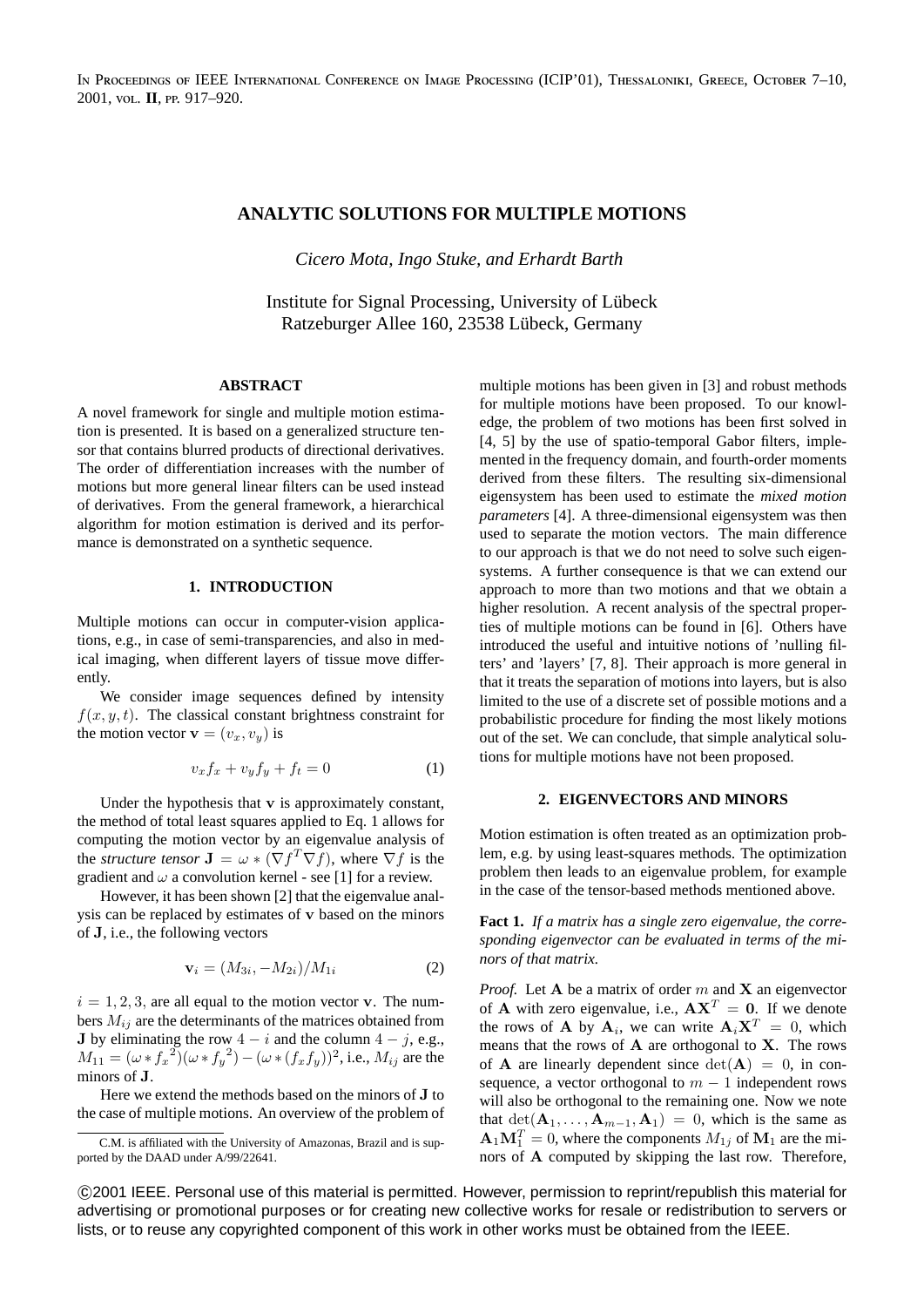$X$  and  $M_1$  are aligned to each other. We can now skip the other rows  $m+1-i$  to show that  $\mathbf{X} \propto \mathbf{M}_i$  for  $i = 1, \ldots, m$ , which concludes the proof.  $\Box$ 

Due to the above proof, we can easily relate the result in Eq. 2 to previous methods that use the eigenvectors of J [1]. However, for single motions, the method based on the minors has been shown to be faster and more accurate [2].

As we will show, the use of minors for the estimation of motion parameters combined with the algebraic separation of motion vectors provides finite low-complexity algorithms for the estimation of up to *four* motions. This is impossible with eigenvalue analysis because a finite algorithm for eigenvalue analysis is unknown (the estimation of only two motions is equivalent to finding the roots of polynomials of degree *six*).

### **3. THEORY OF SINGLE AND MULTIPLE MOTIONS**

The optical flow can be estimated from the output of linear filters by convolving Eq. 1 with a smooth function  $q$  to arrive at [9]

$$
(\alpha(\mathbf{v})f) * g = f * (\alpha(\mathbf{v})g) = 0 \tag{3}
$$

where  $\alpha(\mathbf{v}) = v_x \frac{\partial}{\partial x} + v_y \frac{\partial}{\partial y} + \frac{\partial}{\partial t}$  is the derivative operator along the direction  $\mathbf{V} = (v_x, v_y, 1)$ .

The right equality of the above equation is the same as

$$
v_x f * g_x + v_y f * g_y + f * g_t = 0,
$$
 (4)

which has to be true for any kernel  $q$ . We can then look for a pair of such kernels that make the above equation well posed and solve Eq. 4 for v.

So far, f was supposed differentiable. It is possible, however, to show that Eq. 4 is still valid even if  $f$  is not differentiable. Note that

$$
f * g(\mathbf{x}, t) = \int f(\mathbf{y} - \mathbf{v}\tau)g(\mathbf{x} - \mathbf{y}, t - \tau) d\mathbf{y}d\tau
$$

is differentiable. With the change of variables  $z = y$  $v\tau$ ,  $s = t - \tau$ , we find

$$
f * g(\mathbf{x}, t) = \int f(\mathbf{z}) g(\mathbf{x} - t\mathbf{v} - \mathbf{z} + s\mathbf{v}, s) d\mathbf{z} ds.
$$

By differentiation under the integral sign, it is easy to see that  $f * g$  satisfies Eq. 4.

Now suppose that  $f$  is the additive superposition of  $n$ motions with velocity  $\mathbf{v}_i = (v_{ix}, v_{iy}),$  i.e., <sup>1</sup>

$$
f(x,t) = f_1(\mathbf{x} - \mathbf{v}_1 t) + \dots + f_n(\mathbf{x} - \mathbf{v}_n t)
$$
 (5)

The following fact extends the above method to the case of multiple motions.

**Fact 2.** *Let* L *be a space-invariant linear operator with kernel* g *that is* n*-times differentiable. Then* L(f) *is also* n*times differentiable and the concatenated derivative of*  $L(f)$ *is zero:*

$$
\alpha(\mathbf{v}_1)\cdots\alpha(\mathbf{v}_n)L(f) = 0 \tag{6}
$$

*Proof.* From the linearity and spatial invariance of L, we can write  $L(f) = f_1 * g + f_2 * g + \cdots + f_n * g$ . By the previous discussion for one motion, we know that  $\alpha(\mathbf{v}_i)(f_i * g) = 0$ and in consequence  $\alpha(\mathbf{v}_1)\cdots\alpha(\mathbf{v}_n)(f_i * g) = 0$ , for  $i =$  $1, \ldots, n$ , which concludes the proof.  $\Box$ 

The above result is of much interest since it shows that for any space invariant linear operator the motion parameters for f and  $L(f)$  are the same. In the particular case, where the linear operator  $L$  is the identity and the image  $f$  is n−times differentiable, Eq. 6 becomes  $\alpha(\mathbf{v}_1)\cdots\alpha(\mathbf{v}_n) f =$ 0, which was introduced in [5] for the estimation of the mixed motion parameters of  $f$  that are the coordinates of  $\alpha(\mathbf{v}_1)\cdots\alpha(\mathbf{v}_n)$  in the canonical basis for differential operators.

We will now show how to estimate the multiple-motion parameters. First, we expand Eq. 6 to

$$
\sum_{I} c_{I} f * g_{I} = 0 \tag{7}
$$

where  $I = (i_1, i_2, \ldots, i_n)$  are ordered sequences with elements  $i_j \in \{x, y, t\}$  and  $q_i$  are linear kernels obtained as partial derivatives of  $q$  with respect to the elements in  $I$ . The mixed motion parameters  $c_I$  are homogeneous symmetric functions of the coordinates of the motion vectors.

Eq. 7 is valid for any filter  $q$ . Therefore, in order to estimate the motion parameters, we can look for a set of filters  ${g_k}_{k=1,\ldots,\ell}$  that makes the linear system of equations

$$
\sum_{I} c_{I} f * g_{k,I} = 0 \tag{8}
$$

well posed for the variables  $c_I$ .

In what follows we will use simple algebraic arguments, but one can arrive at the same conclusions with classical total least square reasoning. Eq. 8 can be rewritten as

$$
LV = 0 \tag{9}
$$

where  $\mathbf{L} = (f * g_{k,I})$  and  $\mathbf{V} = (c_I)^T$ . After multiplying Eq. 9 by  $\mathbf{L}^T$  to obtain a  $m \times m$  system of equations, we perform a weighted integration along a small neighborhood of the point in question, i.e. a convolution with a kernel  $\omega(x)$ .

$$
\int \mathbf{L}(x)^T \mathbf{L}(x) \mathbf{V}(x) \omega(x) dx = \mathbf{0}
$$
 (10)

to make the system well posed. Since we are supposing that the motion vectors are locally constant, we can take  $V$  out of the integral and obtain

$$
\mathbf{J}_n \mathbf{V} = 0 \tag{11}
$$

C. MOTA AND I. STUKE AND E. BARTH/IEEE ICIP'01, II:917-20, Oct. 2001.

<sup>&</sup>lt;sup>1</sup>The case of multiplicative motions can be treated in an analogous way by first taking the logarithm of  $f$ .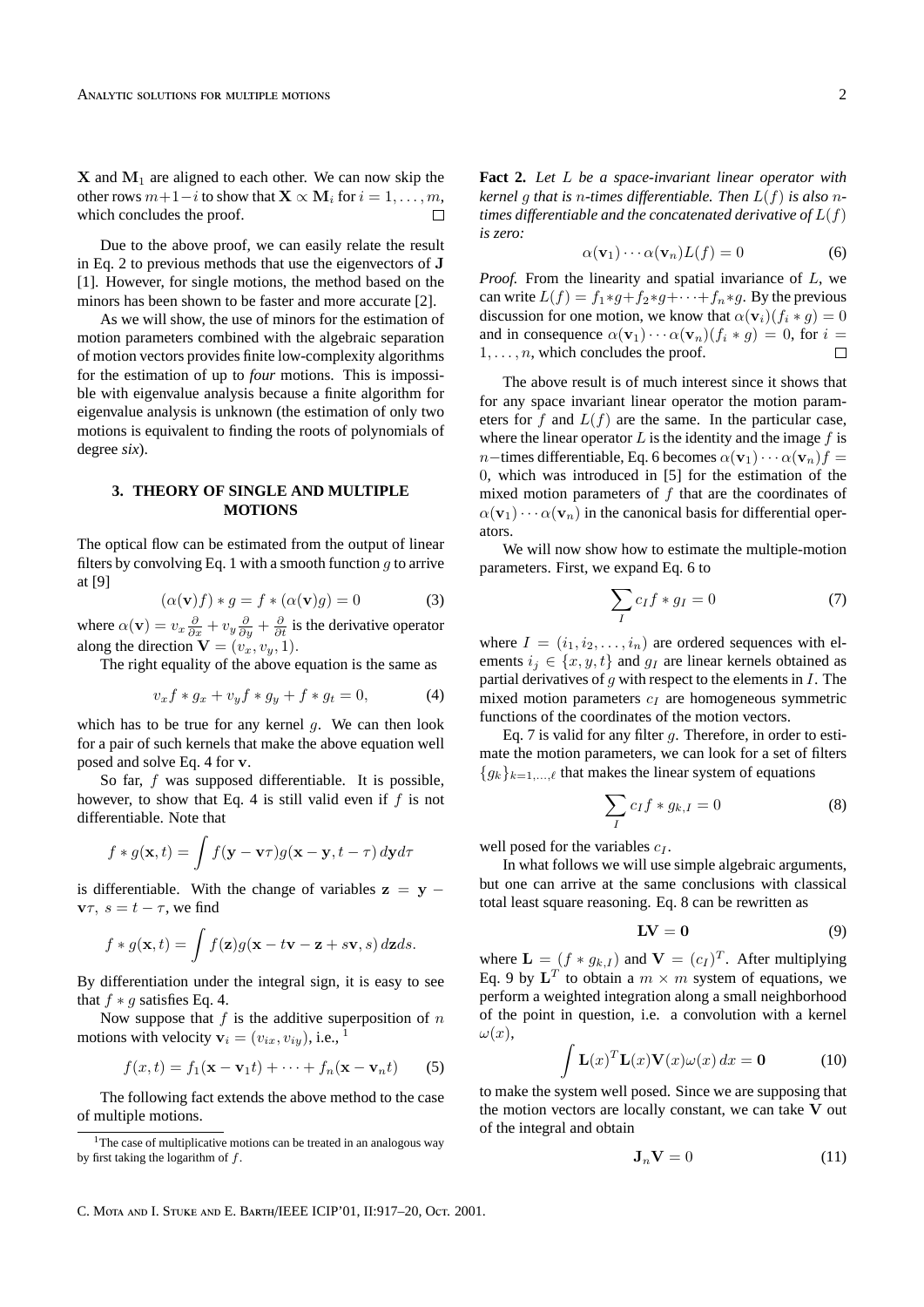where

$$
\mathbf{J}_n = \int \mathbf{L}(x)^T \mathbf{L}(x) \omega(x) \, dx \tag{12}
$$

We call  $J_n$  the *generalized structure tensor for n motions.* Eq. 11 shows that the mixed motion parameters in  $V$  will form an eigenvector related to the zero eigenvalue of  $J_n$ and therefore can be computed from its minors as shown in Section 2. More precisely, we have up to  $m = \text{ord}(\mathbf{J}_n)$ different estimates for the mixed motion parameters given by

$$
\mathbf{V}_{i} \propto (M_{im}, -M_{im-1}, \dots, (-1)^{m} M_{i1}), \qquad (13)
$$

where  $M_{ij}$ ,  $i = 1, \ldots, m$  are the minors of  $J_n$ .

### **3.1. Separation of the motion vectors**

Now, we show how to recover the motion vectors  ${\bf v}_1, \ldots, {\bf v}_n$  from their mixed coefficients  $c_I$  in V. In order to accomplish this, we remember that  $c_I$  are homogeneous symmetric functions of degree less than  $n$  of the coordinates of the motion vectors . This observation is the basis for our solution, that we obtain by interpreting  $v_i$  as complex numbers, that is  $v_i = v_{ix} + jv_{iy}$ , where  $j^2 = -1$ . In this case, the motion vectors will be the roots of a complex polynomial  $Q_n(z)$  whose coefficients are functions of  $(c_I)$ :

$$
Q_n(z) = z^n - A_{n-1}z^{n-1} + \dots + (-1)^n A_0 \tag{14}
$$

To compute the coefficients, we just note that  $A_i$  are homogeneous symmetric functions of degree  $n - i$  of  ${\bf v}_1, ..., {\bf v}_n$ . For example, the coefficients of  $Q_n(z)$  for two and three motions are:

- Two motions:  $A_1 = c_{xt} + j c_{yt}$  and  $A_0 = c_{xx} c_{yy} + j c_{yy}$  $jc_{xu}$ .
- Three motions:  $A_2 = c_{xtt}+jc_{ytt}$ ,  $A_1 = c_{xxt}-c_{yyt}+$  $jc_{xyt}$  and  $A_0 = c_{xxx} - c_{xyy} + j(c_{xxy} - c_{yyy})$

For more motions, the coefficients of  $Q_n(z)$  can be evaluated in analogy.

#### **3.2. Confidence measures**

We have shown how to estimate multiple additive motions and now we consider the problem of detecting multiple motions, i.e., we want to quantify the confidence in the assumptions that we made.

In the case of one motion, the confidence is high if one eigenvalue of J is small and the other two are significant, i.e.,  $rank(\mathbf{J}) = 2$  [1]. This case excludes regions with aperture problems (two small eigenvalues) and occlusions etc. (three significant eigenvalues). With  $n$  motions the confidence is still high if the rank $(J_n) = m - 1$ , where  $m = \text{ord}(\mathbf{J}_n)$ . Since with our new method we do not compute the eigenvalues, we will in the following define confidence measures that do not need them.

 $J_n$  is a symmetric, positive semidefinite matrix. Since the characteristic polynomial  $p(\lambda) = \det(\mathbf{J}_n - \lambda \mathbf{I})$  does not depend on a particular representation of this matrix, the same is true for the following numbers, i.e., they are invariants of  $J_n$ :

$$
K = \det(\mathbf{J}_n) = \lambda_1 \lambda_2 \cdots \lambda_m
$$
  
\n
$$
S = \frac{1}{m} (M_{11} + M_{22} + \cdots + M_{mm})
$$
  
\n
$$
= \frac{1}{m} \sum_i \lambda_1 \cdots \hat{\lambda}_i \cdots \lambda_m
$$
  
\n
$$
H = \frac{1}{m} \text{trace}(\mathbf{J}_n) = \frac{1}{m} (\lambda_1 + \lambda_2 + \cdots + \lambda_m)
$$
 (15)

where  $\hat{\lambda}_i$  indicates to skip  $\lambda_i$ .<sup>2</sup>

With the above measures, the confidence criterion translates to  $K = 0$  and  $S \neq 0$ . Before we can compare K with S, we need to know how these numbers scale relative to each other. We found that  $K^{1/m} \leq S^{1/m-1} \leq H$ . This means that the confidence criterion ( $K = 0$  and  $S \neq 0$ ) becomes  $K^{1/m} \ll S^{1/m-1}$  or, equivalently,  $K^{1/m} \ll$  $\epsilon S^{1/m-1}.$ 

# **4. LOW-COMPLEXITY ALGORITHMS FOR MULTIPLE MOTIONS**

| <b>Algorithm 1</b> Single or multiple motion estimation |                                                                          |
|---------------------------------------------------------|--------------------------------------------------------------------------|
|                                                         | 1: compute $J_n$ according to Eq. 12                                     |
|                                                         | 2: if $K^{1/m} < \epsilon S^{1/m-1}$ (high confidence) then              |
| 3:                                                      | compute $V_1, \ldots, V_m$ from the minors of $J_n$                      |
|                                                         | (Eq. 13)                                                                 |
|                                                         | 4: compute the mixed motion parameters                                   |
|                                                         | $\mathbf{V} = \alpha_1 \mathbf{V}_1 + \cdots + \alpha_m \mathbf{V}_m$    |
| $\overline{\mathbf{5}}$                                 | if $n = 1$ then                                                          |
| 6:                                                      | $\mathbf{v}=(V_x,V_y)$                                                   |
| 7:                                                      | else                                                                     |
| 8:                                                      | $\mathbf{v}_1, \ldots, \mathbf{v}_n$ are the roots of $Q_n(z)$ in Eq. 14 |

Our hierarchical algorithm first evaluates the confidence in one motion and estimates that one motion in case of high confidence. Otherwise, the confidence for two motions is evaluated and two motions are estimated. This procedure can be iterated for up to  $n$  motions - see Alg. 1.

### **5. RESULTS**

Simulation results are presented in Fig. 1 for a synthetic sequence with one, zero, two, and three motions in the four

 $2$ We need not compute the eigenvalues; they are used here only to illustrate the invariance of  $K, S$  and  $H$ .